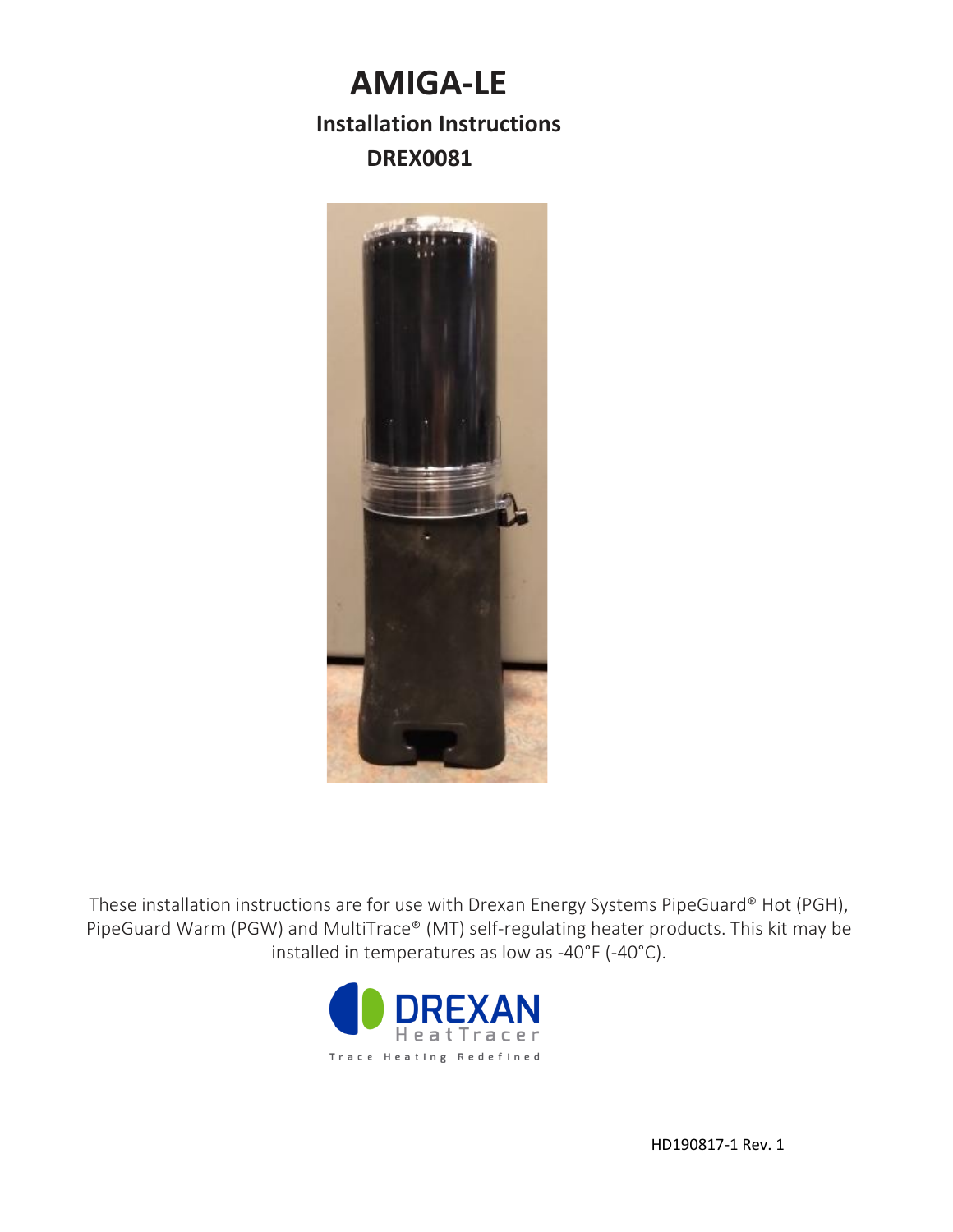## For technical support call Drexan at 1.800.663.6873

#### **WARNINGS**

This is an electrical device and in order to ensure proper operation and prevent shock or fire it must be installed correctly. Read these important warnings. Follow all installation instructions.

The person(s) responsible for installation shall verify that the installation and inspection are performed by personnel who are trained, qualified, and knowledgeable in trace heating systems when using the Division method of area classification. The installation and inspection shall be in accordance with the system manufacturer's design documents, product recommendations, and installation instructions

**CAUTION**: Ground-fault equipment protection shall be provided to de-energize all normally ungrounded conductors of electrical heating cable sets, with ground fault settings sufficient to allow normal operation of the heater unless applicable codes permit otherwise, and to minimize the danger of fire from sustained electrical arcing if the heating cable is damaged or improperly installed and to comply with Drexan requirements, agency certifications and national electrical codes. Conventional circuit breakers may not stop arcing. Each heating device branch circuit or each heating device shall have ground fault equipment protection.

Metallic structures or materials such as metal pipes used to support the heater cable shall be grounded.

Component approvals and performance characteristics are based on Drexan specific parts only. Maximum surface temperature: +260°C (500°F)\*. \*Applies to PGH product only

Substitution will void approvals and performance claims.

Component and heating cable ends must be kept dry before and during installation. Fire resistant thermal insulation should be used. Bond the metallic braid of the self-regulating heating cable to a suitable grounding (earth) terminal. De-energize before installation or servicing.



**WARNING** - EXPLOSION HAZARD - DO NOT DISCONNECT EQUIPMENT UNLESS POWER HAS BEEN SWITCHED OFF OR THE AREA IS KNOWN TO BE NON- HAZARDOUS. AVERTISSEMENT - RISQUE D'EXPLOSION - AVANT DE DECONNECTER L'EQUIPEMENT, COUPER LE COURANT OU S'ASSURER QUE L'EMPLACEMENT EST DESIGNE NON DANGEREUX.

For use with Drexan HeatTraxer PipeGuard Heating Cables only

#### **CAUTION: A ground fault protection device must be used with this heating device.**

#### **Cable – Specific Specifications**

- **PGH Only:** 5-20 W/ft., Maximum 40A. 120-277V Maximum intermittent exposure temperature 446°F/230˚C. Min. bend radius: 1.72 in. (44 mm) @ -40˚F/˚C
- **PGW/MT Only:** 3-10 W/ft., Maximum 32A. 120-277V Maximum continuous exposure temperature 150°F/65˚C. Min. bend radius: 1.18 in. (30 mm) @ 68˚F/20˚C



 Class I, Div. 2, Groups A, B, C, D 231572 Class II, Div. 2, Groups F, G Class III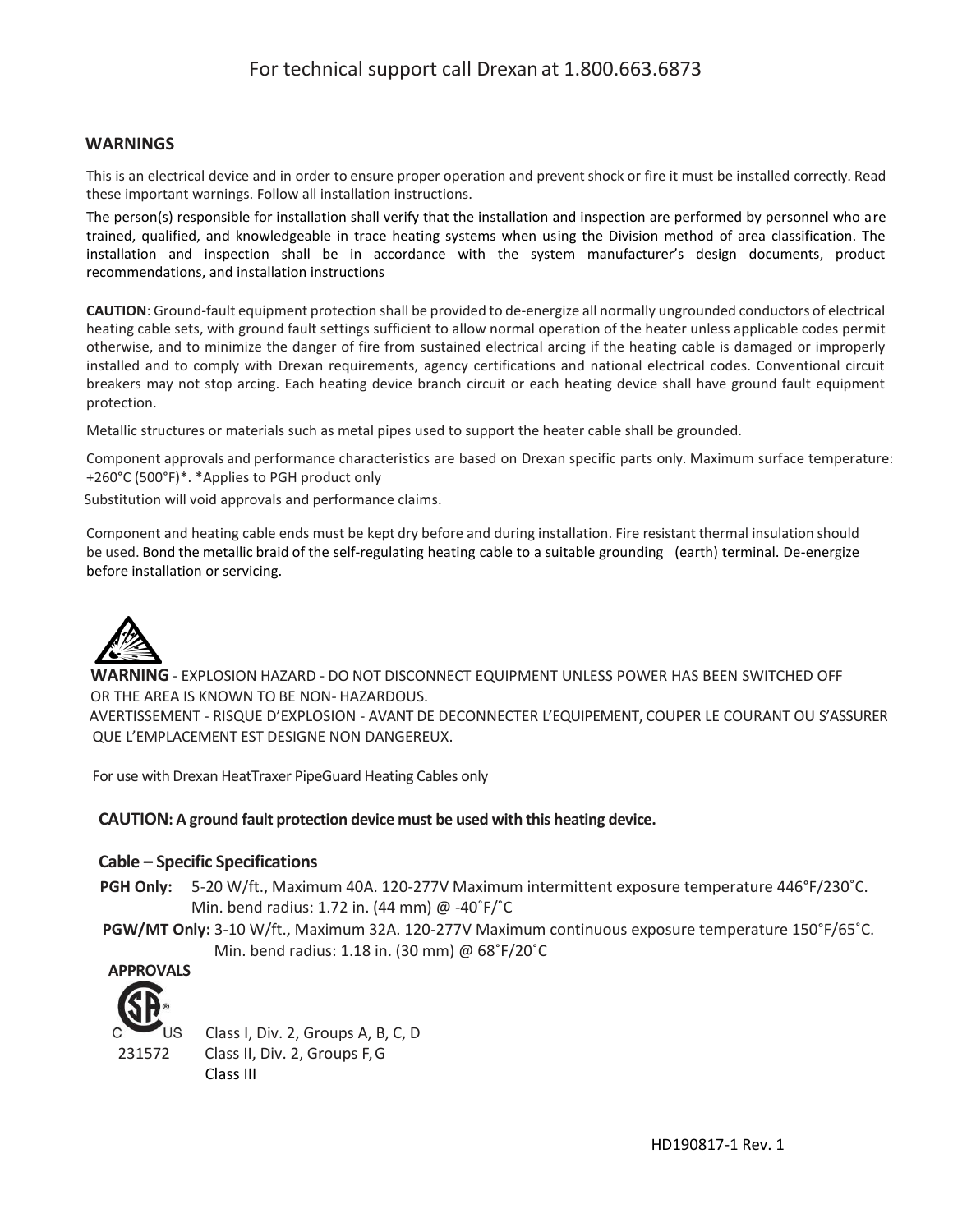## **AMIGA-LE Kit Contents**

Qty. Description

- 1 Stanchion c/w Silicone Grommet, Cable Guide, Connector, O-rings,
- 1. Strain Relief
- 1. Cap Light Assembly
- 1. Pipe Clamp
- 2. WAGO Splices

## **Materials Required**

Knife, Multi Head Screwdriver, Channel Locks, Glass Fiber Tape.

## **Installation Instructions**

1. Cut cable at an angle to pierce grommet. Allow 3" (75mm) for Light Assembly and 12" (305mm) for service loop.



2. Ensure the shoulder of the Connector is flush with the Stanchion.



3. Feed the cable through the Stanchion piercing the Grommet.

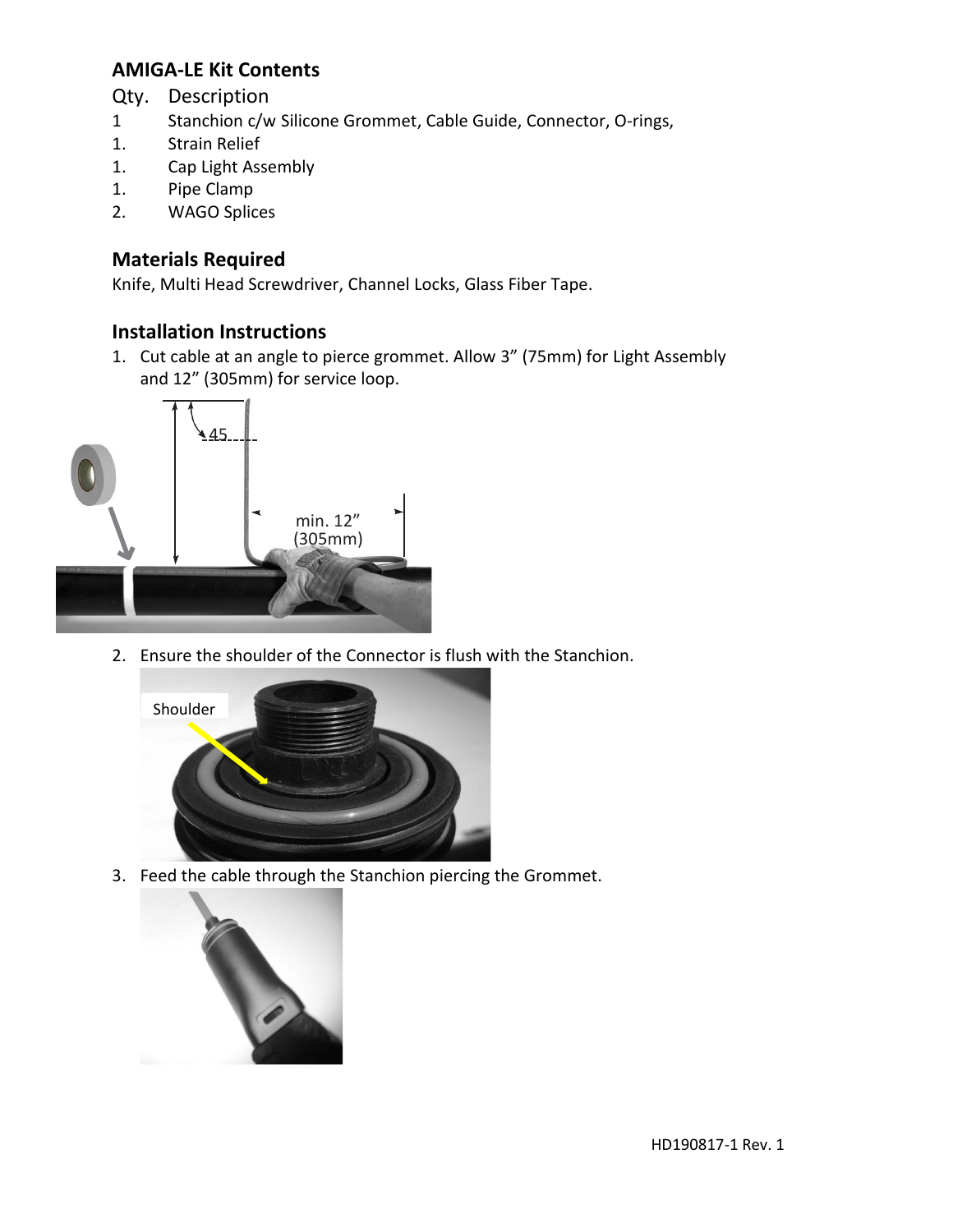- 4. Attach Stanchion with Pipe Clamp. **Do not tighten Pipe Clamp over cable.**
- 5. Ensure a minimum of 2.5 inches (76 mm) remains for cable connection



6. Tighten Connector until it bottoms out in order to compress the grommet assembly



7. Install the Strain Relief (push on) over the cable and tighten the Clamp Screw. Cut and remove the outer jacket and braid to the top of the strain relief. **Do not cut through to inner jacket.**